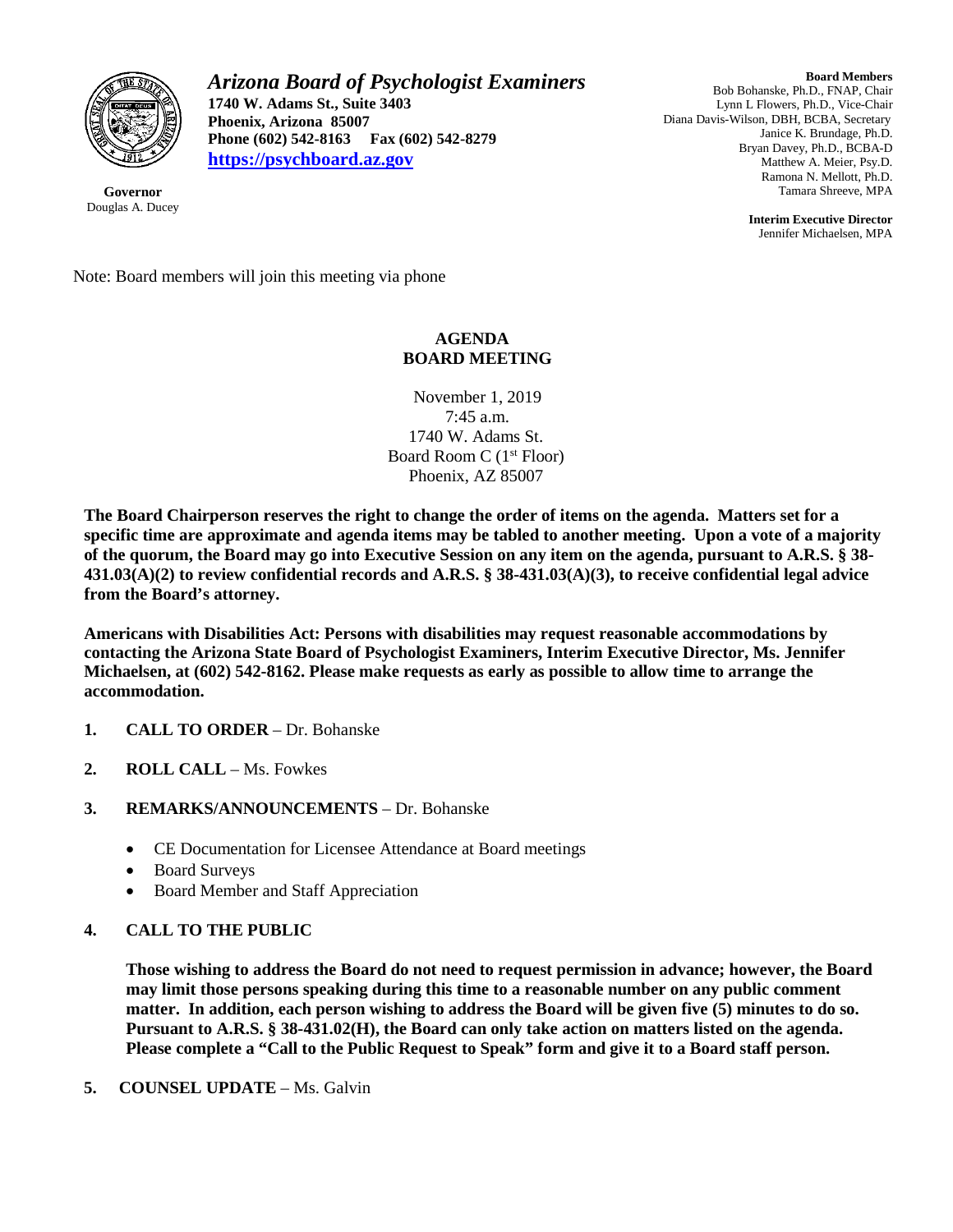#### **6. CONSENT AGENDA - DISCUSSION, CONSIDERATION, AND POSSIBLE ACTION**

Any item under consent may be removed for independent discussion and action by a Board member.

## **A. APPROVAL OF MINUTES**

- October 4, 2019 Regular Session
- October 4, 2019 Executive Session  $(11:12 \text{ a.m.} 11:23 \text{ a.m.})$
- October 4, 2019 Executive Session  $(1:37 \text{ p.m.} 1:46 \text{ p.m.})$
- October 23, 2019 Regular Session
- October 23, 2019 Executive Session  $(11:04 \text{ a.m.} 1:10 \text{ p.m.})$
- October 23, 2019 Executive Session  $(1:15 \text{ p.m.} 1:22 \text{ p.m.})$

# **B. DISCUSSION/DECISION REGARDING PSYCHOLOGY APPLICATIONS**

#### **1) Requesting Approval to Sit for Examination (EPPP) & Licensure**

- **a)** Amanda Danielle Bono, Ph.D.
- **b)** Cynthia Turner, Psy.D.
- **c)** Jennifer R. Fowler, Psy.D.
- **d)** Laura Kerry-Henkel, Ph.D.
- **e)** Marilyn Wiley, Ph.D.
- **f)** Nicole Burr, Psy.D*.*
- **g)** Rosalba Mada, Ph.D.
- **h)** Sarah Norbeck, Psy.D.

#### **2) Requesting Approval for Licensure by Waiver**

- **a)** Aaron T. Barnes, Psy.D.
- **b)** Elsa Baena, Ph.D.
- **c)** Gabriella Marissa Santacruz, Psy.D.

## **3) Requesting Approval of Supervised Experience for Licensure**

**a)** Michelle O'Cleireachain, Psy.D.

## **4) Requesting Approval for Temporary License and to Sit for EPPP**

**a)** Zara Raskin, Psy.D.

## **5) Requesting Approval for Licensure by Universal Recognition**

- **a)** Aldo Enrique Revilla Rivera, Ph.D.
- **b)** Carol L. Gandolfo, Psy.D.
- **c)** Jill L. Marchi, Psy.D.
- **d)** Kamila G. Marrero, Psy.D.
- **e)** Richard S. Amada, Ph.D.
- **f)** Yolanda L. Hobbs, Ph.D.
- **g)** Zaida Issel Garcia-Yili, Ph.D.

## **C. DISCUSSION/DECISION REGARDING BEHAVIOR ANALYST APPLICATIONS**

- **1)** Alicia Gutierrez, M.Ed.
- **2)** Brittany Nicole Barkus, M.S.
- **3)** Brittney Ceballos, M.Ed.